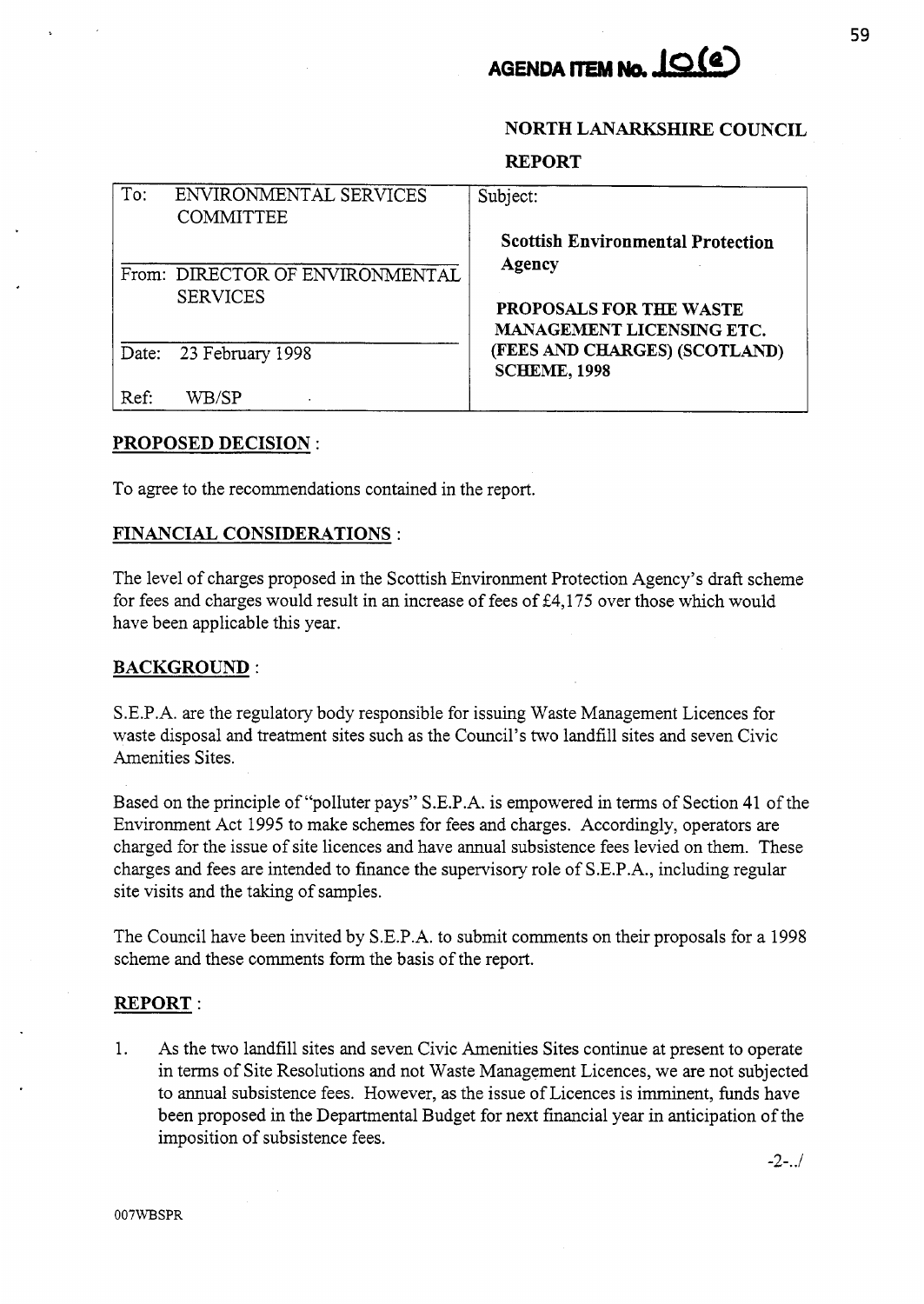However, while readily accepting the principle of "polluter pays", the proposal to increase the charges from the 1997 level by 20% is considered to be excessive. This opinion is reached at a time of severe financial constraints being placed on Local Authorities and at a point in the year when Budget proposals for the next financial year have been submitted with no provision for such a large increase.

The proposal to charge additional sums of money for subsistence fees for sites which handle bonded asbestos requires to be looked at on a wider context. **As** stated in S.E.P.A.'s proposals, bonded asbestos is a special waste in terms of the Special Waste Regulations, 1996. However, it is generally accepted that, if reasonable precautions are taken, there is little risk fiom bonded asbestos. Indeed, S.E.P.A. in their document state that "it does not cause a significant increase in the time taken to inspect sites accepting that material". The public would be better served if bonded asbestos was not classified as a special waste. Declassification would result in lower costs being incurred by the Local Authority and a reduction in the likelihood of bonded asbestos being indiscriminately dumped by members of the public who have restricted access to licensed sites. 2.

# **RECOMMENDATION**

The Committee is asked to agree to the comments contained within the Report and to homologate the action taken in submitting these comments to the Scottish Office as representing the Council's views.

M'Kenjo L. Hutton